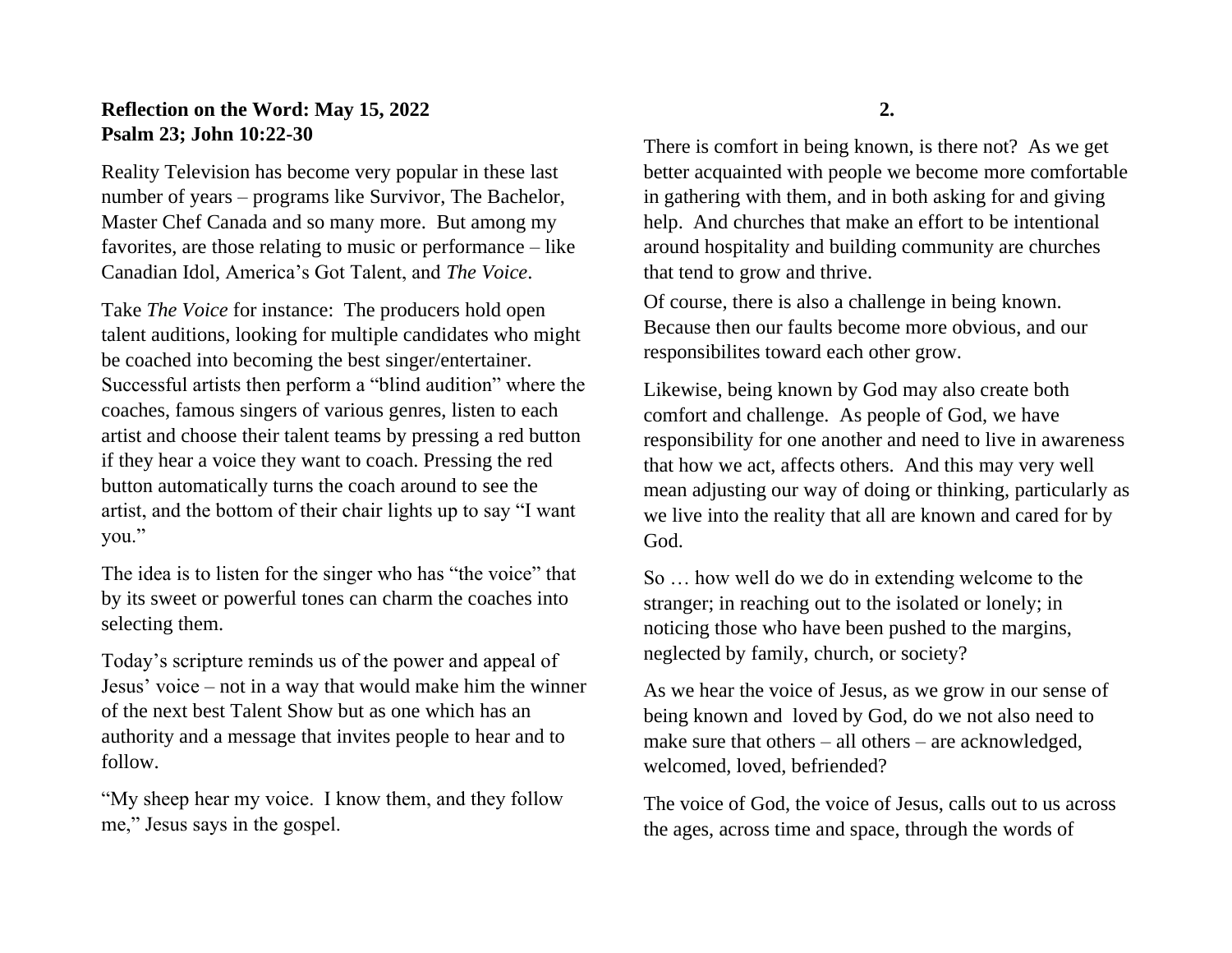scripture, through wine and bread, through proclamation, through one another's ministry of care and compassion, consolation, hospitality and mercy.

The voice of Jesus calls out, in love, to the lost, the lonely, the forsaken, the hopeless, and the burdened. Age after age, day by day, that precious voice keeps calling and inviting us to a way of living that seeks to uphold what is right and good and loving … a way of life that reflects God's kingdom here on earth.

And yet, as good as that sounds, it seems that VOICE is often so hard to hear.

Could it be because there are too many other voices clamoring for our attention? Or perhaps it is that we are so busy running to and fro, so caught up in a myriad of activities, so stressed by work and Covid and rising prices and a war on the other side of the world, that we have lost the ability to focus, to make space for the hearing of God's voice?

Our North American culture tends to reward busyness and productivity. Haste shapes the lives of many, and it seems we're always trying to push ourselves. Many of us can't even take a walk without being attached to our cell phones or plugged in to our iPods. What ever happened to just enjoying the sounds of nature?

Maybe we can take a few lessons from the Psalm for today … undoubtedly the most beloved of all the psalms. It is the one that almost everyone seems to be able to recite, and even those near death or suffering from dementia can

usually connect with the familiar words. It seems that, along with the Lord's Prayer, it is almost a part of a Christian's DNA. But do we really give it the time and reflection it is due; so that we might tap into its deep roots of meaning for daily life? That we might sense how it paints for us a picture of tranquility and peace?

Let me draw out the mood of some of its words. *"The Lord is my shepherd, I shall not want."* In essence it is saying: I am content to simply be. I need nothing. I am at peace.

*"He makes me lie down in green pastures."* I am secure and cared for. Life is a gift which I am invited to enjoy.

*"He leads me beside still waters."* These are words which speak to deep peace and tranquility. Think of what it feels like to rest beside a body of water that is so still it serves as a mirror for everything around it. There is a calm over everything outside, and we are able to soak all that up inside of ourselves. We are reminded that stillness and quiet are gifts God brings.

I think of words ascribed to Henry David Thoreau: 'I never found the companion that was so companionable as solitude.' He knew the value of still waters … of an aloneness that allows for awareness of God … that enables us to hear that still, small voice of God speaking to us. Still waters invite reflection. The Shepherd leads us beside the still waters … revives our soul … guides us on the pathways of life …. enables us to journey through the shadowed times, even through all that speaks to fear and loss and death. In the Shepherd's presence our courage is heightened and we find the strength we need.